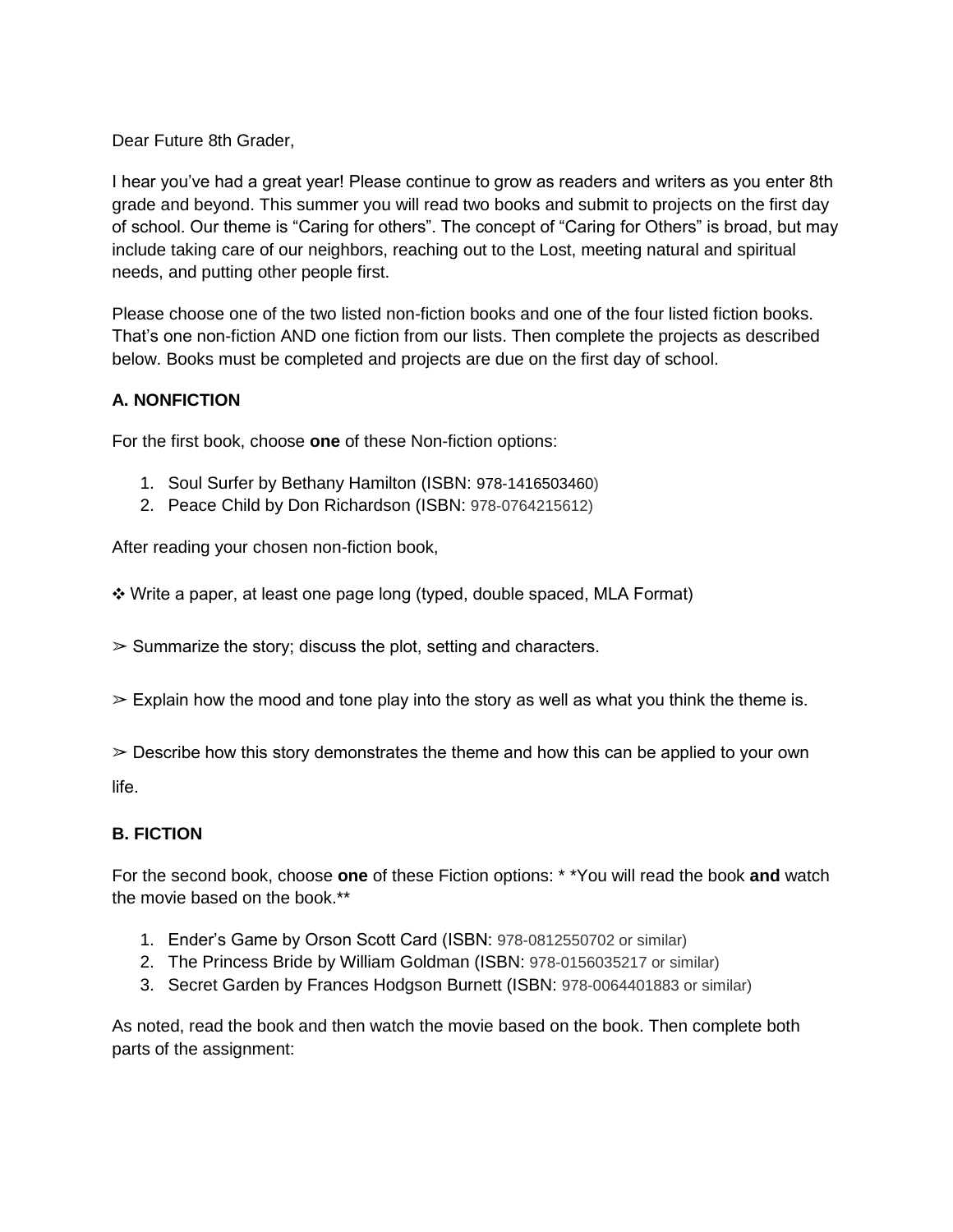## ❖ PART ONE

a. Compare the book to the movie in two parts:

- Make a Venn Diagram comparing the book and the movie. List at least 5 different points in all three parts of the Venn Diagram for a total of 15 points.
- Write one paragraph (6-10 sentences) expressing your opinion about whether the book or the movie was better and why you think so.

#### **-AND-**

## ❖ PART TWO

Imagine you work for a Marketing Company and need to show an audience that either the book or the movie demonstrates the theme "Caring for Others".

### **Choose one of the following assignments:**

1. Create a "movie" poster showing illustrations of a scene or a collage of illustrations of various scenes from the book/movie where the theme "Caring for others" is demonstrated.

- ❖ At least 18"x 24" in size
- ❖ Include the Title and Author
- ❖ Should be neat and colorful, with little or no empty space
- ❖ Words should be clear and large enough to read
- ❖ Spelling counts

2. Write the script to a commercial describing how the book/movie shows the theme "Caring for others".

- ❖ 500 words (typed, double spaced, times new roman font, size 12)
- ❖ Start by describing the setting and characters of the commercial